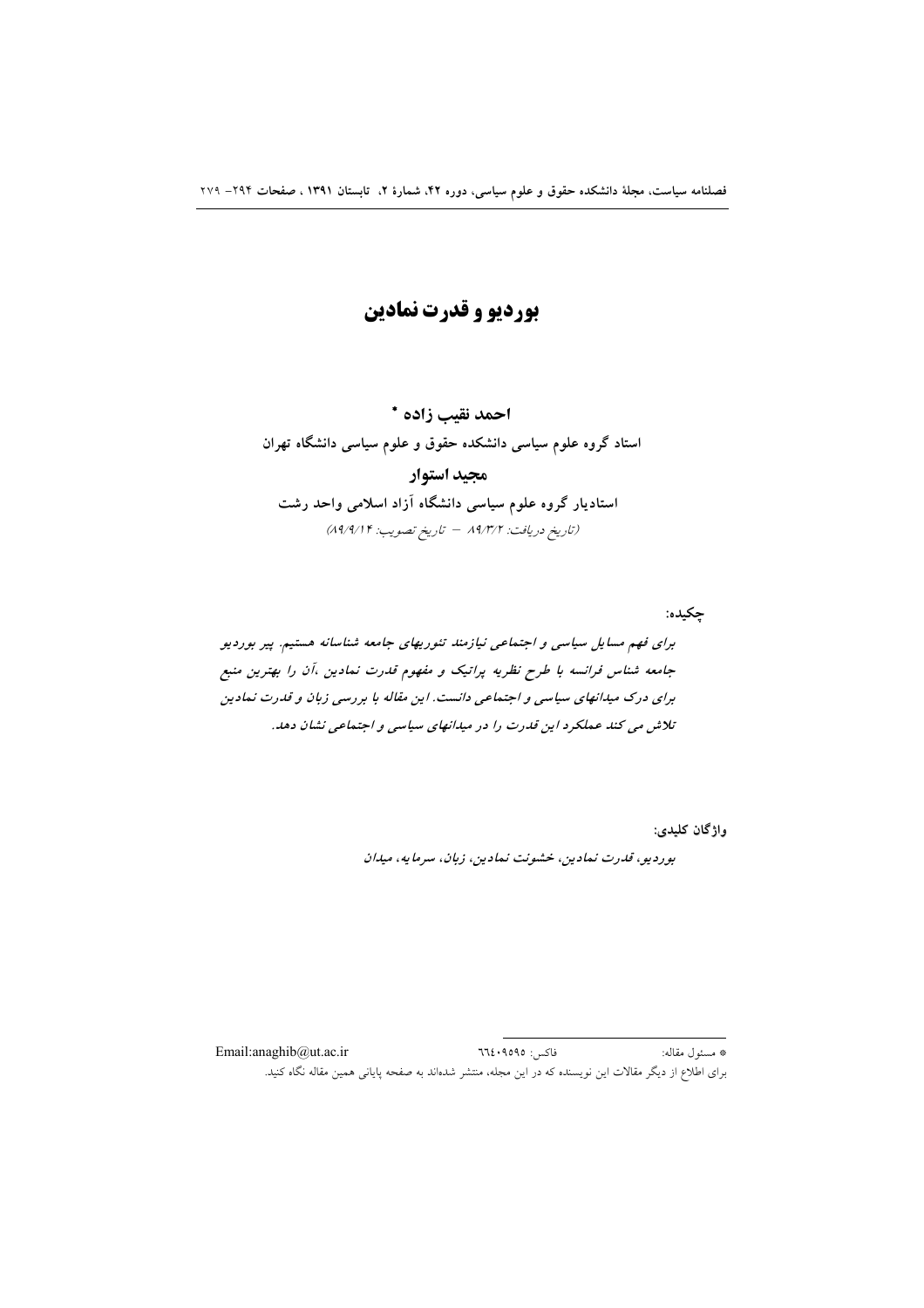#### مقدمه

توجه به ابعاد نامریی و نمادین زندگی سیاسی و اجتماعی از اواخر قرن نوزدهم میلادی مورد توجه جامعه شناسان قرار گرفت و در قالب جامعه شناسی فردگرا و ساختارگرا مباحثی نوین أفرید. یکی از مهم ترین دغدغه های جامعه شناسان متاخر رابطهٔ میان عینیت ( Objectivity )و ذهنیت ( Subjectivity ) بود که تحت عنوان ساختار و کارگزار مفهوم بندی شده است. در واقع مساله ساختار – کارگزار به تبیین پدیده های اجتماعی از منظر تاثیر بسترهای موجود یا نقش کنشگر می پردازد. در میان این دغدغه های جامعه شناسانه، بورديو با فراتر رفتن از دو گانه انگاريهاي عين و ذهن، تلاش مي كند از فاصلهٔ ميان عين و ذهن بکاهد و نقش فرد درون این ساختارها را با توجه به عناصری چون سرمایه ها، خصلت و میدان مورد بررسی قرار دهد. او در صدد است پنهان ترین سلطه ها را در جامعه به تصویر بکشد و در همهٔ روابط اجتماعی کاربرد قدرت و سلطه را می بیند. رابطهٔ مدیر و کارمند، استاد و شاگرد، مرد و زن و غیره مثالهایی از سلطه افراد در روابط اجتماعی است. بوردیو، قدرت را در روابط بین طبقات متکی بر خصلت ها به وضوح می پذیرد و با این پرسش که چرا این تمایزات و تفاوتها بین طبقات بالا و پایین به رسمیت شناخته شده است، برداشتی جدید از قدرت مطرح می کند.

هرچند مارکسیست ها در پشت همه پدیده ها قدرت را می بینند و بوردیو نیز از این امر مستثنی نیست؛ اما مفهوم قدرت از نظر وی در قالبی جدید در دنیای نمادین تعریف می شود. از نگاه او عالی ترین قدرت که باعث استمرار تسلط و مشروعیت آن در جامعه می شود؛ قدرت نمادین می نامد. وی بر اساس تقابلهای سلطه آمیز درون جامعه به مفهوم قدرت نمادین می رسد. قدرتی که خشونت نمادین را در خود نهفته دارد و به صورتی غیرفیزیکی ایجاد سلطه می کند و فرد سلطه پذیر خود را ملزم به پذیرش تعهداتی در مقابل فرد ایجاد كننده سلطه مى بيند.

#### بحث نظرى

دوری از تقابل های عینیت گرایانه و ذهنیت گرایانه یکی از دغدغه های جامعه شناسان طي چند دههٔ اخير بوده است. پير بورديو` نيز با علاقه نسبت به فراتر رفتن از ضديت ميان

<sup>&</sup>lt;sup>1</sup> بوردیو ( ۲۰۰۲–۱۹۳۰ م ) در منطقهٔ بی اَرن از بخش باسه – پیرنه در جنوب شرقی فرانسه متولد شد. پدر وی پستچی بود و زندگی در محیط روستایی در شکل گیری هویتش نقش مهمی داشت.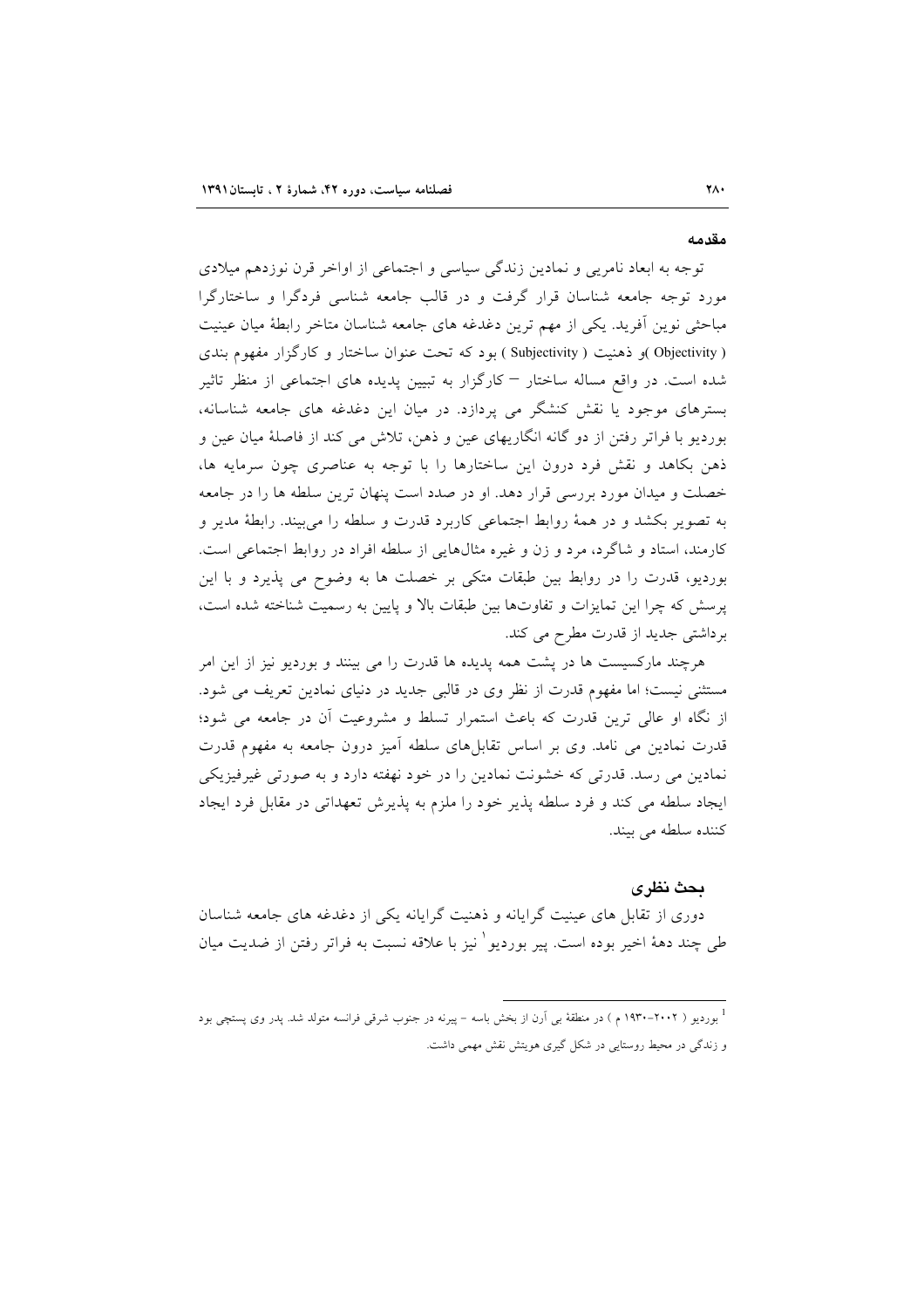فرد و جامعه ضمن انتقاد از هر دو رويكرد معتقد است عينيت گراها/ساختارگراها عامليت و عوامل انسانی را در نظر نمی گیرند و ذهنیت گرایان نیز تنها با تاکید بر نقش کنشگر به وجود ساختارها در انجام کنش بی اعتنا هستند. بنابراین، وی تلاشهایی را به منظور ترکیب عینیت و ذهنیت انجام می دهد تا تعادلی میان ساختارهای عینی جامعه و عاملان اجتماعی ايجاد كند. بورديو به سبب علاقه اش به رابطهٔ ديالكتيک ميان ساختار و شيوهٔ ساخت واقعیتهای اجتماعی از سوی کنشگران، جهت گیری نظری خود را پراکسیولوژی می نامد. روش بوردیو بر پایهٔ شناخت پراکسیولوژیک، نظامی از روابط دیالکتیک میان ساختارهای ابژکتیویسم و داده های ساخت یافته را در بر می گیرد که بطور مرتب در حال بازتولید است. نظامی متکی بر دیالکتیکِ درونی کردن بیرونی ها و بیرونی کردن درونی ها ( :Bourdieu, 1990 72). به طور کلَّى شناخت پراکسیولوژیک، مبادله و رابطه ای دیالکتیک میان عینیت و ذهنیت است. او بر اساس روش شناسی خود در یی درک ایجاد تاریخی ساختارهای اجتماعی از طریق فهم شرایط عینی و موقعیت کنشگران است و با فراتر رفتن از عینی گرایی و ذهنی گرایی، راه سومی میان ابژکتیویسم/ساختارگرایی و سوبژکتیویسم/اصالت وجود می جوید و در این میان اهمیت نقش افراد در ساختارها یکی از دغدغه های اصلی نظریهٔ اوست (ریتزر،۱۳۸۲: ٧١٦ و جنكينز ، ١٣٨٥: ٨٩-٤٤).

بورديو به منظور بررسي نقش فرد درون ساختارها با طرح نظريهٔ پراتيک، نظريــهٔ اي عمومی در تحلیل پدیده های اجتماعی بنیانگذاری کرد و اَن را در عرصه های مختلـف اجتماعی از جمله ورزش، مُد، نظام آموزشی و فلسفه به آزمون گذاشت و معتقـد اسـت امر اجتماعی بیشترین نقش را در شکل گیری و تداوم روابط میان آنها دارد. وی با طرح خصلت ها یا عادت واره در نظریهٔ پراتیک، در چارچوب روش شناسی خود تلاش کرد میان عینیت/ابژکتیویته و ذهنیت/سوبژکتیویته به منظور نزدیکی امر اجتماعی به مثابهٔ یک واقعیت جاری آشتی بر قرار نماید (فکومی،۱۳۸۸: www.anthropology.ir).

از این رو، بررسی ابعاد نمادین زندگی سیاسی و اجتماعی در نظریهٔ پراتیک یکی از آخرین تلاش های وی در فراتر رفتن از عینیت گرایی و ذهنیت گرایی در جامعه شناسی است. او بدین طریق تلاش می کند از مارکسیسم فاصله گرفته و در نظریهٔ خود با در نظر گرفتن سود اقتصادی برای کالاهای غیر اقتصادی، نقش سرمایه ها در زندگی اجتماعی، اشکال نمادین و قدرت نمادین در تمامی فعالیت های اجتماعی و سیاسی، دیدگاهی جدید در جامعه شناسی ارايه دهد( swartz , 1997: 65-66).

بوردیو مانند مارکس، سرمایه را نه شیء یا منبع بلکه مجموعه ای از روابط می دانــد که اَن روابط تحت تاثیر نابرابری اجتماعی، بهره کشی و سلطه قــراردارد. وی بــرخلاف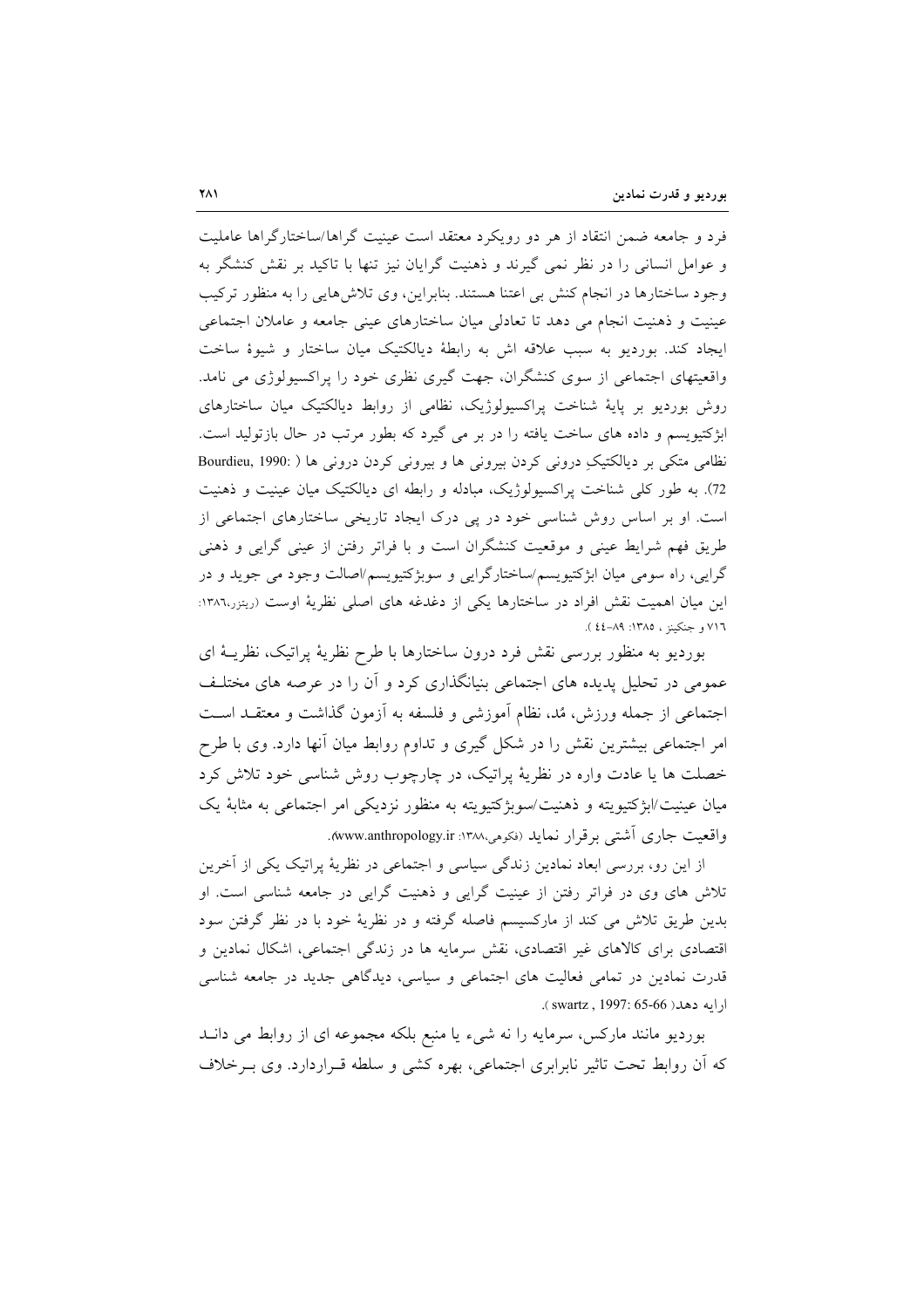مارکس، سرمایه را موضوعی می بیند که نه تنها با منافع مادی سر و کـار دارد؛ بلکـه بــا همسان شدت بسا منسافع نمسادين، شسناختي ( Cognitive ) و اجتمساعي مسرتبط اسست .(www.anthropology.ir)

در نتیجه بوردیو دیگر به مانند مارکسیستها برای تحلیل ساختارهای اجتماعی به شیوهٔ تولید جامعه توجهي نمي كند؛ بلكه نظر خود را به شيوهٔ مصرف جامعه معطوف مي سازد. شيوهٔ مصرف، نحوهٔ حرف زدن، ژست های بدنی، ورزش و نوع لباس و شرکت در مهمانی ها و أیین ها نوعی نبرد افراد و گروه ها در میدان اجتماعی، سیاسی، هنری و یا ادبی است که از تمایزی اساسی میان طبقات مختلف اجتماعی حکایت می کند. در این میدانها هر گروهی که از سرمایه های اقتصادی، اجتماعی، فرهنگی و نمادین افزون تر برخوردار باشد؛ شانس برتر و تسلط بیشتر در اختیار خواهد داشت. بنابراین، جهان اجتماعی از نگاه بوردیو به میدان هایی رقابتی تقسیم می شود که هر کنشگر در هر میدان برای در اختیار گرفتن جایگاه بهتر مبارزه می کند. به همین دلیل، سرمایه برای وی نشانگر قدرت است. در واقع دغدغهٔ بوردیو این است که چگونه و تحت کدام شرایط افراد و گروه ها از راهبردهای انباشت سرمایه، سرمایه گذاری و تبدیل انواع مختلف سرمایه بهره می برند تا موقعیت های خود را در سلسله مراتب اجتماعی در میدانهای مختلف بهبود بخشند (75-73 :Jbid).

از این نظر، جامعهشناسی بوردیو بیش از هر چیز به دنبال سازوکارهای بازتولید سلسله مراتب اجتماعی است و تاکید دارد که ظرفیت عاملان اجتماعی در عمل، تولیدات ذهنی شان را مشخص کرده و نظامهای نمادین نیز در بازتولید ساختارهای اجتماعی سلطه نقشی مهم دارند. بدین لحاظ مفهوم قدرت نمادین در مشروعیت بخشی به سلطهٔ عاملان و ساختارها نقشی حیاتی بازی می کند. وی با بهره گیری از داده های قوم نگارانه نشان می دهد که قدرت موضوعی سیال بوده و با توجه به ساختارهای هر جامعه انعطاف پذیر است و می تواند در هر جامعه ای کاربردی منحصر بفرد داشته باشد. بنابراین با شناخت اشکال سرمایه و ویژگی های میدان سیاسی می توان دیدگاه نظری او را مورد ارزیایی قرار داد. بدین منظور واکاوی نظریهٔ یراتیک، ما را در شناسایی نقش عاملان، ساختارها و عالی ترین نوع قدرت در روابط اجتماعی یاری می رساند که در ادامه تبیین می شود.

### نظريهٔ يراتبک

بورديو در نظرية خود با اراية طرح نظرية كنش( ١٩٦٨م) براى سوژه، قدرت عملي و راهبردی قایل می شود و معتقد است کنشها و واکنشهای بازیگران در عرصه ای به نام میدان شکل می گیرد و بازیگر براساس سرمایهٔ خود ( فرهنگی، اقتصادی، اجتماعی و نمادین) و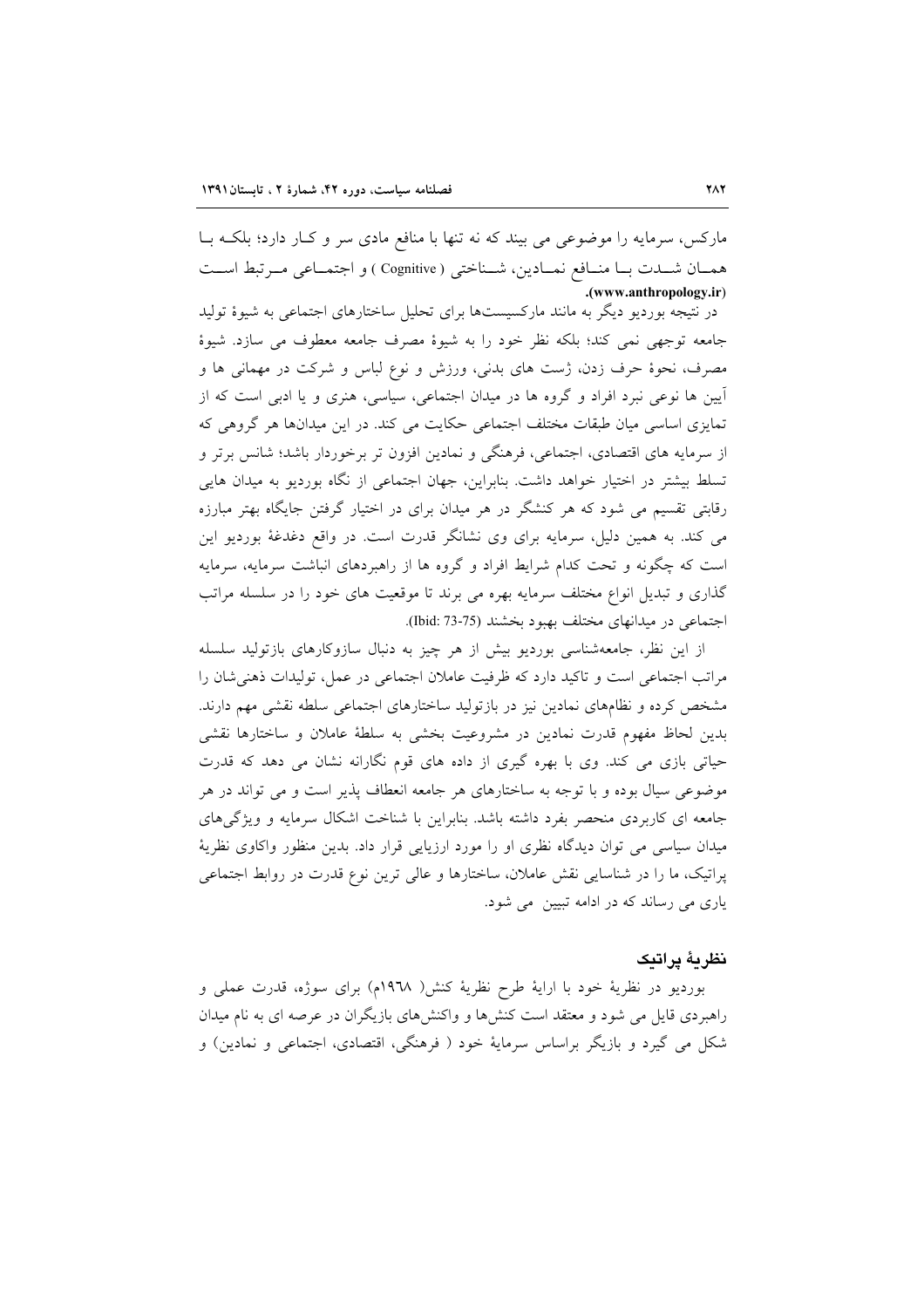خصلت و عادات نهادینه شده می تواند به انجام عمل و طرح راهبردی اقدام کند. نظریه یراتیک وی به صورت زیر الگو بندی ً می شود ( نقیب زاده ،۱۳۸۵: ۳۶۱ ). Pratique = (Habitus  $\times$  Capital) + Champ در ادامه به تبیین عناصر تشکیل دهندهٔ این نظریه می پردازیم.

### ۱- خصلت (Habitus)

خصلت، منش یا عادت واره از نظر بوردیو جنبهٔ طبقاتی دارد. وی برای تشخیص تمایزات یک طبقه در جامعه بجای نگاه به شیوهٔ تولید به شیوهٔ مصرف متمرکز می شود و جالب آنکه پشت تمامی کنشهای افراد در ساختارهایی نظیر مُد، رفتن به موزه، نظام آموزشی، سینما، تلویزیون، سخنرانی، لباس پوشیدن و غیره ساز و کار عملکرد قدرت را می بیند. با کمی انصاف تنها می توان گفت که او مارکسیسم ارتدوکس نیست و به صورتی منحصر به فرد به آموزه های مارکسیسم وفادار است. وی در نظریهٔ پراتیک خود از واژهٔ اسکولاستیک خصلت استفاده مي كند كه برآمده از تعبير ارسطويي واژة خلق و خو(Hexis) است. اين واژه جنبهٔ طبقاتی دارد و عبارت است از چیزهایی که در انسان به تدریج ساخت می پذیرند و سپس به مرور زمان در شناخت و رفتارها تاثیر گذار می شوند. شناخت، ادراک و تمامی رفتار عملی انسان، تحت تاثیر خصلتهاست. حرف زدن، ژست ها، شرکت در مهمانی ها، نشستن و سخن گفتن نمونه هایی از اعمال بر آمده از خصلت آدمی است.

بنابراین خصلت ها؛ ملکات، کیفیات و در واقع فرهنگ فردی و گروهی هر بازیگر است و از هر نظر جنبهٔ طبقاتی دارد. یعنی آنچه که به مرور زمان در فرد جمع میشود و در قالب خلق و خوی خود را نشان می دهد و این ساخت پذیرفته، ساخت بخش بسیاری از رفتارها، کردارها و انگارەھاست(ھمان).

از منظر بوردیو خصلت ها عموما در ناخوداگاه وجود دارند و شرایط اجتماعی تولید رفتارهای فرد را پنهان می کنند. روی هم رفته خصلت، تجارب شخصی افراد در زندگی است که از زمان کودکی تا مرگ را در بر می گیرد و در ارتباط با تجارب عامل انسانی (Agent) و محیط و ساختار (Structure) سازمان می یابد، تولید کننده عمل فردی و جمعی اند، ساخته تاریخ و ساختار هاست و در نتیجه ساختار توسط تاریخ و خصلت تولید می شود.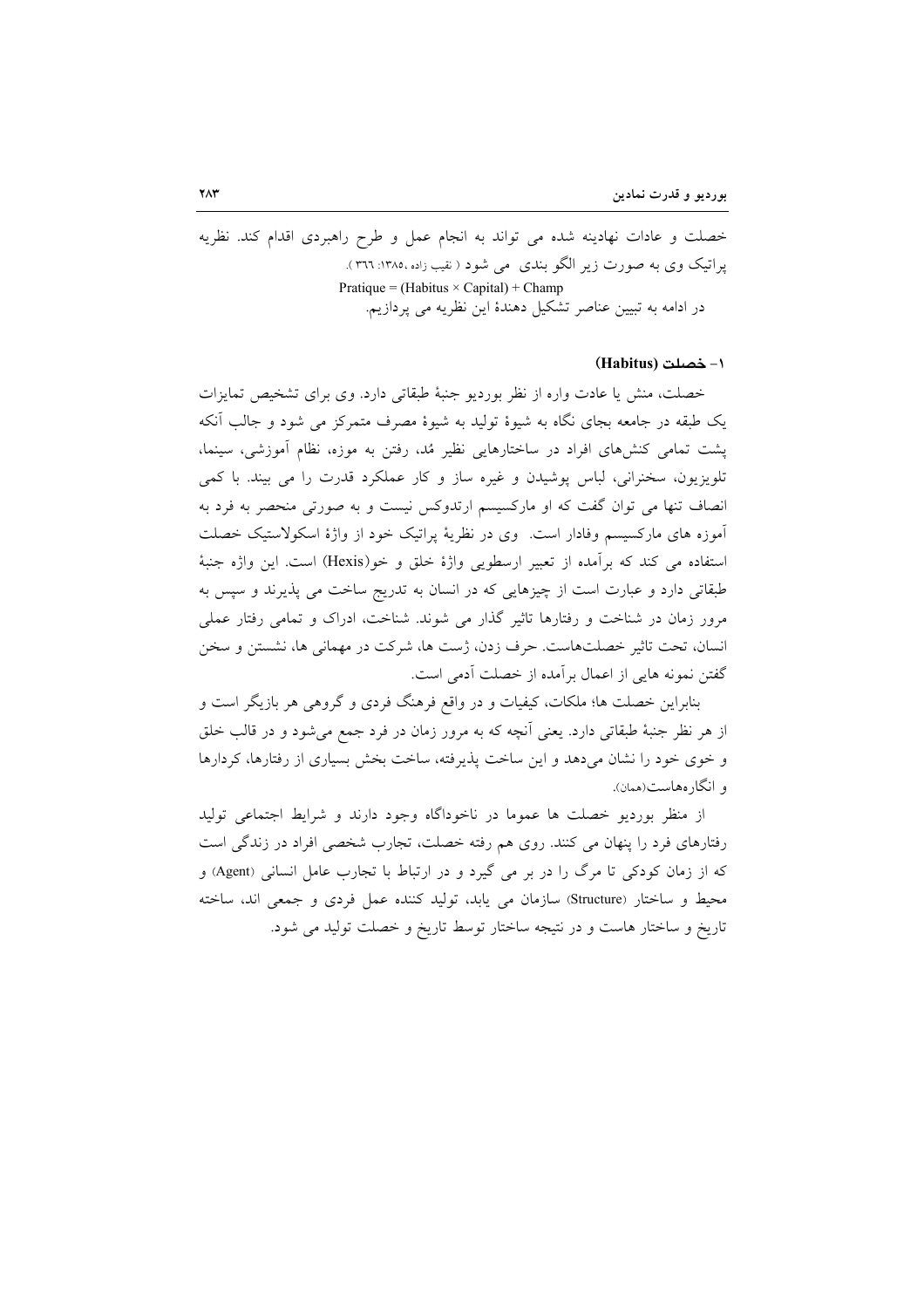

#### ٢- سرمامهٔ اقتصادی(Economy Capital)

سرمايهٔ اقتصادي به مجموعه اي از دارايي هاي افراد از قبيل نقدينگي، مالكيت، اموال غیرمنقول و غیره اطلاق می شود که کنشگر با تکیه بر آن به کنشهای آگاهانه اقدام می کند. بوردیو این سرمایه را متعلق به طبقات بالای جامعه می داند که نشان دهنده تمایز طبقاتی آنان از طبقات پایین است. استفاده از اوقات فراغت مناسب، رفتن به موزه، شیوهٔ مصرف، مورد توجه بودن در مدارس و مراکز اَموزشی، پرستیژ اجتماعی، احترام و نوع سخن گفتن و غیره همه برآمده از امکانات مالی طبقه ای است که طبقات پایین تر از آن بی بهره هستند.

### ٣- سرمائة اجتماعي(Social Capital)

به مجموعه ای از ارتباطات اجتماعی افراد با متنفذان جامعه، دوستی ها و رابطه ها اطلاق می شود که افراد بدان وسیله موقعیت خود را مستحکم می سازند. بوردیو ایجاد ارتباط با افراد مشهور را سبب تثبیت جایگاه کنشگر، چه به صورت مادی یا نمادین می داند. وی معتقد است که بورژواها این ارتباطات را در میان خود ایجاد می کنند و با کسب امتیازات مختلف از قبل آن جایگاه خود را مستحکم می سازند؛ در صورتیکه کارگران از این ارتباطات موثر محروم هستند.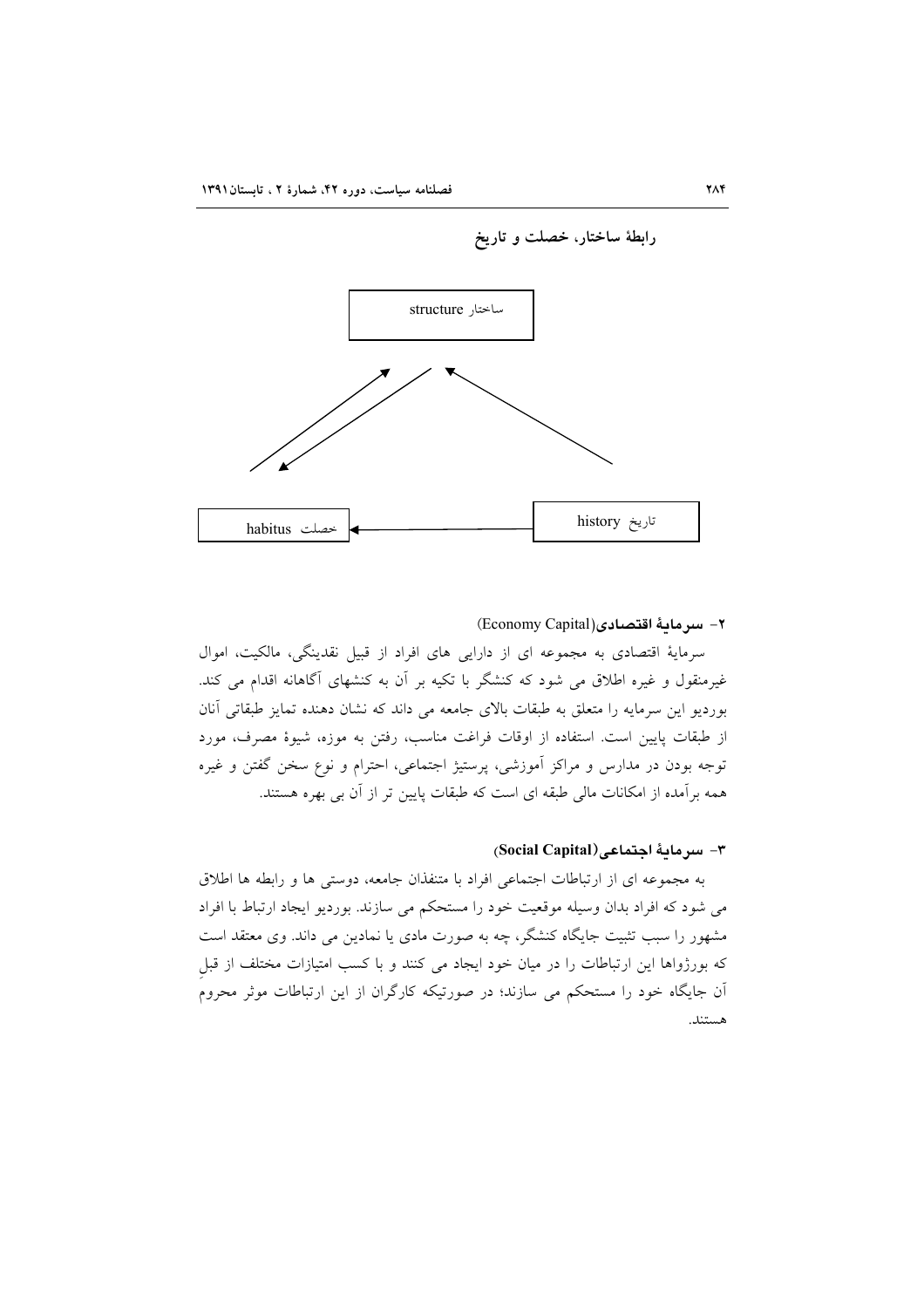#### ۴- سرماية فرهنگي(Cultural Capital)

مجموعه ای از ثروت های موجود در افراد که از طریق اَموزش، کسب مدارک تحصیلی و تولیدات فرهنگی حاصل می شود. این سرمایه با کار مداوم و تلاش مستمر شکل می گیرد و افراد صاحب این سرمایه را از جایگاهی مناسب در جامعه برخوردار می کند.

# ۵- سرمائة نمادين(Symbolic Power)

برای بوردیو سرمایهٔ نمادین نمایانگر راهی برای سخن گفتن در خصوص مشروع سازی روابط قدرت از طریق اشکال نمادین است که گروه های سلطه گر از این طریق اعتبار و اقتدار خود را تثبيت مي سازند. بنابراين سرماية نمادين منبع اصلي قدرت است زيرا افراد صاحب سرمایهٔ نمادین مشروعیت استفاده از آن را در مقابل کسانی که کمتر آنرا در اختیار دارند، از آن خود کے ده اند (Bourdieu, Wikipedia: 9).

با این سرمایه می توان سلسله مراتب و سلطه را در جامعه طبیعی و مسلم انگاشت. تمامی سرمايه ها در اين سرمايه تجميع شده و سلطه و مشروعيت افراد و گروه ها را در جامعه فراهم می کند. در واقع این سرمایه با باور و اعتبار و اعتماد دیگران وجود عینی می یابد و دوام و استمرار آن نیز با باور دیگران در ارتباط است.

# $(Field)^{\dagger}$ مدان (Field)

مجموعهٔ سرمایه ها و خصلت های کنشگران در میدان یا عرصه ای صورت می گیرد. این میدان می تواند هنری، اجتماعی، اقتصادی، سیاسی و حتی نمادین باشد. بوردیو در کتاب **زبان و قدرت نمادين** در خصوص ويژگي هاي ميدان مي گويد:

«میدان نظام ساخت یافتهٔ موقعیت هایی است که بوسیله افراد یا نهادها اشغال می شود. یک میدان از درون خود براساس روابط قدرت ساخت می یابد. دست یابی به کالاها/سرمایه ها در این میدان ها محل نزاع عاملان است. این کالاها به چهار مقوله تفکیک می شود؛ سرمایهٔ اقتصادي، سرمايهٔ اجتماعي (انواع گوناگون روابط عالي با ديگران)، سرمايهٔ فرهنگي و سرمايهٔ نمادين مثل يرستيژ و افتخار اجتماعي»(230-229 :Bourdieu , 2005).

هر میدان مجموعه ای تاریخی است که در طول زمان با فراز و فرودهایی روبروست. اگر خصلت ها به لحاظ درونی الهام بخش عمل و رویه هاست؛ میدان به لحاظ بیرونی کنش و بازنمود را سازمان می دهد. کسانی که در میدانی به جایگاه و موقعیت سلطه و سروری می

<sup>&</sup>lt;sup>1</sup> به زبان فرانسه Champ گفته می شود و در زبان فارسی به عرصه نیز ترجمه شده است.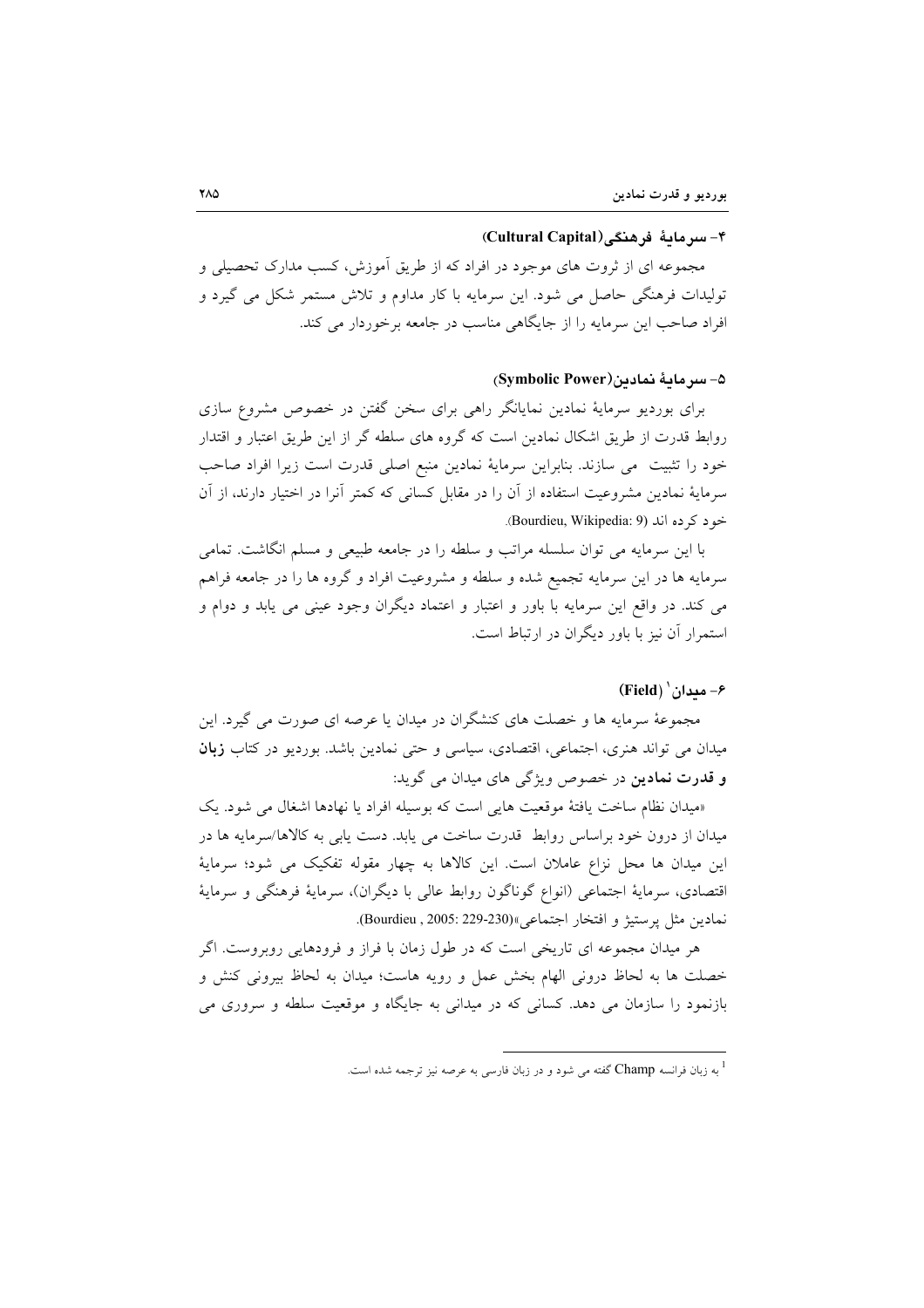رسند در پی به اجرا در أوردن راهبرد بقا و حفظ وضع موجود (نظام موجود توزیع سرمایه) هستند و در مقابل، ناراضیان و تحت سلطه ها که در بدست آوردن جایگاه ها و موقعیتها ناکام مانده اند؛ به دنبال راهبردهای براندازی و تغییر وضع موجود هستند. این فکر دقیقا بر اساس روش شناسی بوردیو است که در تبیین رابطه ایی دیالکتیک میان عادات و میدان به دنبال ارزيابي عملكرد كنشگر درون ساختارها است (استونز ،١٣٨٣: ٣٣٧-٣٣٦).

در نتیجه کسانی در میدان های مختلف از جمله میدان سیاسی پیروز می شوند که از كالاهاي نمادين قدرتمند براي عرضه به مصرف كنندگان برخوردار باشند. ثمرهٔ اين پيروزي آن است که شخص پیروز حق تحمیل کالاهای نمادین خود را بر میدان اجتماعی کسب می کند، يعني مي تواند عليه مصرف كنندگان حاضر در ميدان اجتماعي، خشونت نمادين به كار ببرد و این مستلزم همدستی کسانی است که در معرض این خشونت قرار می گیرند (لش،۱۳۸٤: ۳٤٨ –  $($  ۳۶ $\vee$ 

بوردیو با مهم دانستن نقش کنشگران در میدان، تلاش می کند در ادامهٔ روش شناسی خود، میان ذهنیت و میدان نزدیک برقرار سازد و از دویت های ذهنیت و عینیت بکاهد. به همین سبب کنشگر به هر میزانی که از سرمایه های بیشتر برخوردار باشد کیفیت کنش و میزان مشروعت او متفاوت خواهد بود.

### زبان و قدرت نمادین (Power ymbolicLanguage and S)

فعالیت عاملان اجتماعی درون میدان های سیاسی یا اجتماعی با تکیه بر سرمایه های اقتصادی، اجتماعی، فرهنگی و نمادین نیازمند اعمال قدرت است. این اعمال قدرت برای آنکه از مشروعیت لازم برخوردار باشد؛ نیازمند زیباسازی است. زیباسازی به عاملان اجتماعی کمک می کند که قدرت خود را مشروع سازند. در واقع قدرت نمادین عامل اصلی مشروعیت و زیباسازی قدرت درون میدان هاست. این قدرت از برآیند ساختارهای عینی و خصلتهای ذهنی ساخته شده است و از خلال رابطهٔ باور به مشروعیت و بکارگیری آن به تحقق درمی آید. بر اساس روش شناسی بوردیو، وی تلاشی نظری برای فهم عملکرد عاملان اجتماعی درون میدانهای سیاسی ارایه می کند و با طرح قدرت نمادین در صدد است نشان دهد که چگونه ساختارهای عینی، کنش سلطه گرانه را مشروع جلوه داده و درون اذهان و باورهای انسانها نهادینه می سازند. بوردیو با شیفتگی خاص فرانسوی خویش به دنبال این مساله بود که چطور قدرت و سلطه در قالب نمادین باز تولید می شود و طبقات مسلط نمادهایشان را با مهارت تحت نفوذ خود دارند و عناصري چون ارزش، دانايي و سليقهٔ خود را در جامعه، طبيعي و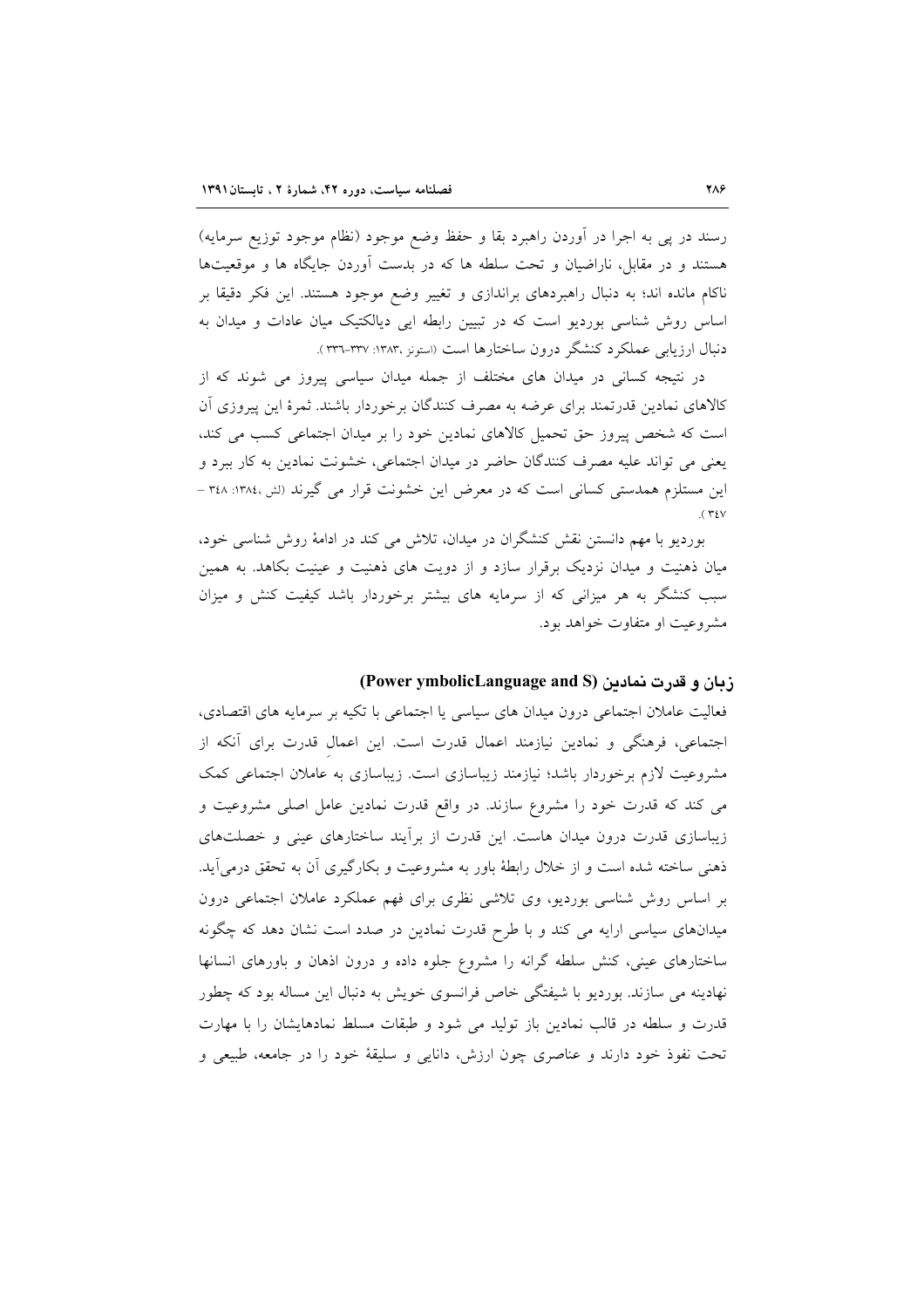جهانی نشان می دهند. بنابراین از آنجا که دولتها با انحصار خشونت نمادین(Symbolic Violence)، شهروندان را به طور طبیعی به اطاعت وا می دارند تا استمرار خود را مشروع جلوه دهند، وی به موضوع تسلط سیاستمداران در میدانهای سیاسی توجه کرده و در نظریهٔ خویش بر نقش نمادها در مشروع شدن قدرت توسط سلطه گران تاکید می کند :Berg & Janoski). 2005, 92-93)

از نظر او قدرتِ نمادها در كاربست عملى آن نهفته است و روشنفكران و هيات هاى توليد کنندهٔ نماد به طور مرتب در حال بازسازی و برساختن نمادهایی برای استمرار سلطهٔ مشروع هستند. این سلطهٔ مشروع بوسیله نظام های نمادین صورت عملی می پابد؛ نظام های نمادین به عنوان ابزارهای دانش و سلطه با تاکید بر اجماع و وفاق درون جامعه به بازتولید نظم اجتماعی یاری می رسانند و کارکرد اصلی آنها تلاش برای مشروع سازی سلطه از طریق تحمیل باورهای خود بر جامعه است. زبان یکی از این ابزارهای مشروع سازی سلطه در جامعه است که در ادامه به آن می پردازیم.

### ۱– زبان

بوردیو تحت تاثیر ساختارگرایی فرانسوی و مدل زبان شناسی أن و با الهام از مدل زبانی سوسور، در فرأیند امر نمادین و نظام های نمادین، برای زبان نقشی بی بدیل و أغاز کننده قایل است و از آن به عنوان سرمایهٔ نمادین و عامل سلطه در میدانهای فرهنگی و سیاسی یاد می کند. وی در کتاب «زبان و قدرت نمادین» در ادامهٔ کارهای کسانی همچون "ویتگنشتاین" زبان را یکی از ابزارهای سلطه و اساساً امری نمادین می داند. از نگاه وی زبان درون ارتباطات معنی می یابد و واجد قدرت و وسیله ای است که انسانها یکدیگر را کنترل می کنند. بدین لحاظ نقش زبان در شکل گیری قدرت نمادین نیز اهمیت حیاتی دارد. زبان، نمادی است که بوسیله اطاعت کنندگان به رسمیت شناخته می شود و عامل اقتدار افراد و گروه ها است. بوردیو در اینجا تحت تاثیر آستین(Austin) است که جستجوی زبان را برای فهم منافع قدرت مد نظر دارد. در نتیجه قدرت در مرکز زبان وجود دارد (177-172 :Snook,1990) و درک زبان تنها در تجربهٔ مشروع در درون جامعه امکان پذیر است. در عادت های خوردن و نوشیدن، مقاصد فرهنگی، درک هنر، ورزش، لباس و مُد، مبلمان، سیاست و غیره( :Bourdieu & waquant 1992,149 ). بنابراین زبان به عنوان یک تکنیک بدنی در تجربهٔ افراد با جهان اجتماعی نهفته است و هر انسانی براساس تجربهٔ خود جهان بیرون را درک می کند و از طریق زبان و تجربهٔ شخصی به بیان رابطه خود با جهان بیرون می پردازد. اساس اندیشهٔ بوردیو نیز بر این مبناست که وجود انسان به قالب بدن ریخته شده است و از طریق آگاهی، ادراک، احساس و شهود به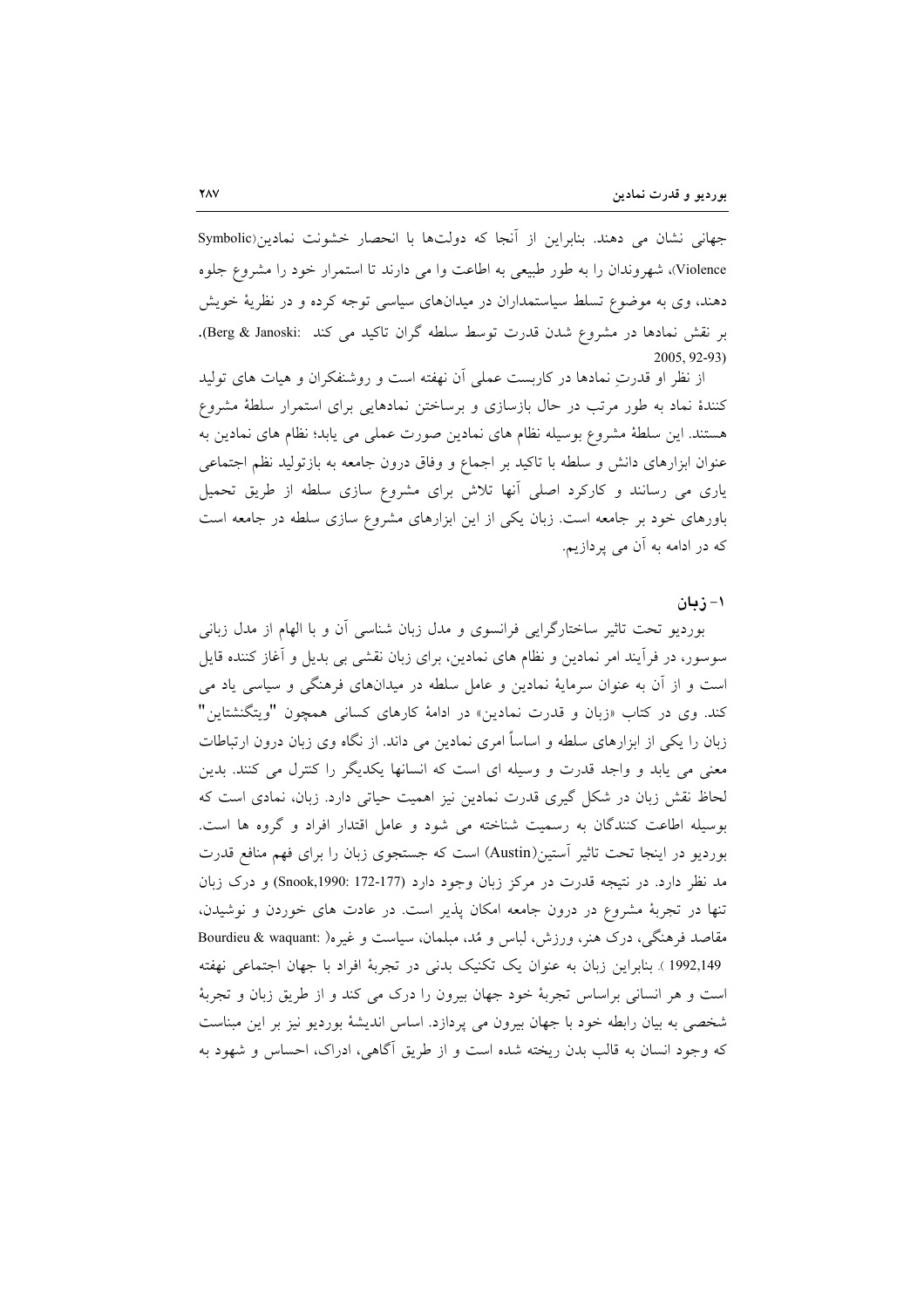ضبط و فهم محیط پیرامون می پردازد. از آنجا که حاصل کار درک این جهان نوعی آگاهی و معرفت است؛ براساس سنت پدیدار شناسانه و عمل باورانه وی، وجه مشخصهٔ موجود انسانی، همین رابطه دیالکتیک بین زبان و مقرر و معین بودن تجربه است ( پارکر ١٣٨٦: ٧١ ). بر این اساس اقتدار زبانی از تجربهٔ بیرونی حاصل می شود و این تجارب بیرونی که در طول زمان بدست آمده برای صاحب این زبان ایجاد اقتدار می کند. این تجارب بیرونی از نگاه بوردیو، سرمایه هایی است که افراد در زندگی اجتماعی بدست می آورند.

به همین سبب اقتدار زبانی طبقهٔ مسلط، مرتبط با سرمایه هایست که از پیش در انسان نهادینه شده است. سرمایه های زبانی از بیرون بوسیله کسب مدارک تحصیلی یا موقعیت های اجتماعی و مذهبی بدست می آید که به حاملان آن در میدان های منازعه قدرت تاثیر گذاری می بخشد. بازار زبانی نیز سبک و محتوای زبان گفتاری را مشخص ساخته و به مثابهٔ یک کالا در بازار مورد داد و ستد قرار می گیرد و تحت تاثیر منطق بازار است. بنابراین:

«مبادلهٔ زبانی به عنوان مبادله ای اقتصادی براساس توازن ارتباطات سمبولیک قدرت بین تولید کننده با یک سرمایهٔ زبان شناختی و یک مصرف کننده(یا یک بازار) برقرار می شود و در اين پروسه تحصيل سود نمادين يا مادى خاصى مورد نظر است» Bourdieu,2005:66) . از نگاه بوردیو زبان هر کشور در ارتباط تنگاتنگ با قدرت در آن جامعه قرار دارد و مکمل زندگی اجتماعی است. همچنین مذهب و سیاست نیز عملکردی موفق در تداوم ماندگاری حضور زبان مشروع در جامعه از خود بجا گذاشته اند. زبان مذهبی و تاثیرات ایدئولوژیک آن به حقیقتی اشاره می کند که همه گروه ها و افراد به راحتی با آن ارتباط برقرار می کنند. زیرا مذهب با زبان همهٔ گروه ها سخن می گوید (Ibid: 39).

به طور کلی دارندگان زبان نافذ شانس زیادی برای اعمال سلطه دارند. امروزه در دنیای سیاسی و اجتماعی، سیاستمداران و صاحبان نفوذ و سلطه با بکارگیری زبان احترام برانگیز و قدرتمند، شکوه و عظمت ملی را برای ملت خویش به ارمغان ً می آورند و نتیجهٔ آن چیزی جز وحدت ملي نيست. در قرن بيستم ما با شخصيت هايي چون امام خميني، ژيسكاردستن و دوگل روبرو بودیم که از زبان نافذ و مسلط برای اعمال نفوذ بر جامعه استفاده می کردند. در نتیجه نقش زبان در کاربست قدرت اهمیت می یابد و در دنیای سیاست، زبان سبب مشروعیت افرادی می شود که از قدرت نمادین برای ایجاد سلطه استفاده می کنند. به طور کلی زبان به عنوان بخشی از قدرت نمادین نقشی مهم در میدان های مبارزهٔ سیاسی داشته و روابط گفتاری را مشروع یا نامشروع می سازد.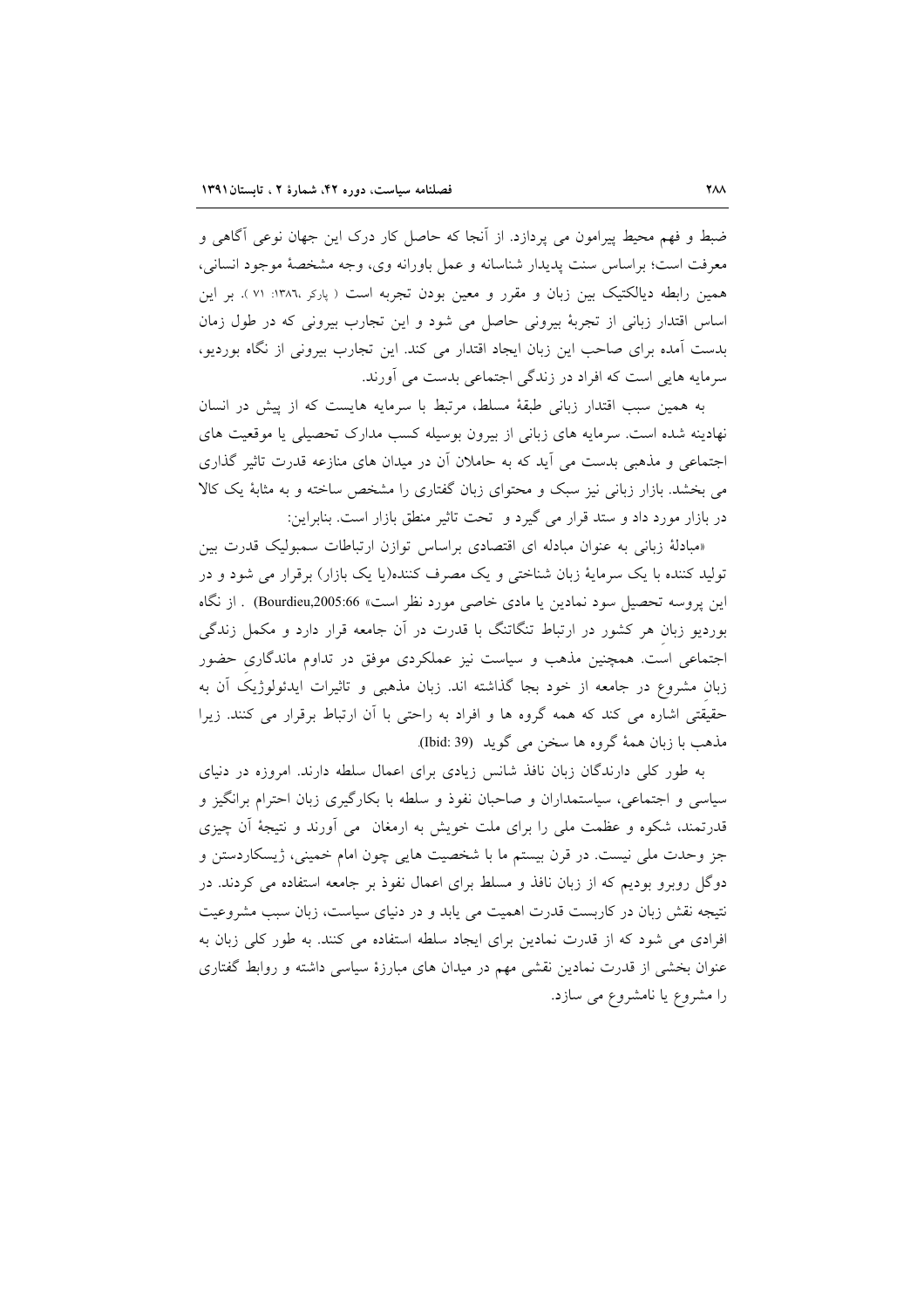#### ٢– قدرت نمادىن

الگوی بوردیو درخصوص قدرت نمادین تحت تاثیر مطالعات وی دربارهٔ جوامع قبیله ای الجزایر و پژوهشهای مارسل موس جامعه شناس فرانسوی صورت بندی شد. بوردیو با الهام از بحث های وی به رابطهٔ احترام و حفظ موقعیت برتر میان اعضای قبیلهٔ کابیلا در الجزایر به فراًیند مبادلهٔ هدایا یی برد و در نظریهٔ پراتیک خویش کارکرد های نمادین اعمال انسان را مورد توجه قرار داد و در رابطه با جوامع مدرن نیز همین رابطه را به اشکال مختلف در همهٔ عرصه ها تعميم داد و نتيجه گرفت كه «تنها ارتباط مشروع هميشه ارتباط قدرت نمادين است» (Bourdieu & waquant, 1992:142)

بوردیو در کتاب **زبان و قدرت نمادین** سوابق تاریخی قدرت نمادین را برگرفته از «سنت نئو کانتی ( هامبولت– کاسیرر یا نوع اَمریکایی سایپر– ورف در قسمت زبان ) می داند که دنیاهای مختلف نمادین مثل افسانه، هنر، زبان و علم به عنوان ابزارهای شناخت و ساخت جهان ابژه ها چیزی مانند اشکال نمادین است. آنطور که مارکس در تزهایی دربارهٔ فویر باخ یا جنبه فعال شناخت می گوید. در همین زاویه اما با یک ملاحظه بیشتر تاریخی، پانوفسکی (Panofsky) این چشم انداز را مانند شکلی تاریخی مورد بحث قرار می دهد؛ بدون آنکه به شرایط اجتماعی تولید آن بپردازد. دورکیم نیز به طور ضمنی در سنت کانتی قرار می گیرد و با فرار از ألترناتیو پیشینی و تجربی می خواهد؛ پاسخی پوزیتیویستی و تجربی به مساله شناخت بدهد. وي مباني يک جامعه شناس اشکال نمادين را پايه ريزي کرد» (Bourdieu, 2005: 164).

از منظر کارکردگریانی/ فونکسیونالیست هایی مثل دورکیم و پس از او رادکلیف براون (Radcliffe Brown)، نظام های نمادین بوجود آورندهٔ همبستگی اجتماعی؛ یعنی نمادهای ابزار عالی ادغام اجتماعی هستند. یعنی به عنوان ابزارهای شناخت و ارتباطات، زمینهٔ اتفاق آراء را در جهان اجتماعی فراهم کرده و باعث بازتولید نظم اجتماعی می شوند. درحالیکه از نظر بوردیو تولیدات نمادین ابزارهای سلطه هستند. ٰ در واقع تولیدات نمادین به عنوان ابزار سلطه با سنت کلاسیک مارکسیسم متفاوت است. تفاوت آن به نحوهٔ تولید نمادها و کسانی مربوط می شود که آن را تولید می کنند. در نظر بوردیو، نظام نمادین به عنوان ابزار ساخت پذیر و ساخت بخش؛ ابزار مشروعيت بخش سلطة يک طبقه محسوب شده و وظيفه رام کردن تحت سلطه ها را بر عهده دارد.

در اینجا دیدگاه وی طبقاتی است زیرا هر طبقه سعی می کند دنیای اجتماعی را مطابق منافع خودش به دیگران تحمیل کند. در سنت مارکسیسم کلاسیک کسانی که متخصص تولید

<sup>&</sup>lt;sup>1</sup> به نظر می رسد در اینجا بوردیو نیز دیدی کارکرد گرا دارد و تولیدات نمادین را ابزار سـلطه معرفــی مــی کنــد. گرامــشی و آلتوسر نیز از دو زاویه متفاوت همین نگاه را نسبت به هژمونی و ایدئولوژی داشتند.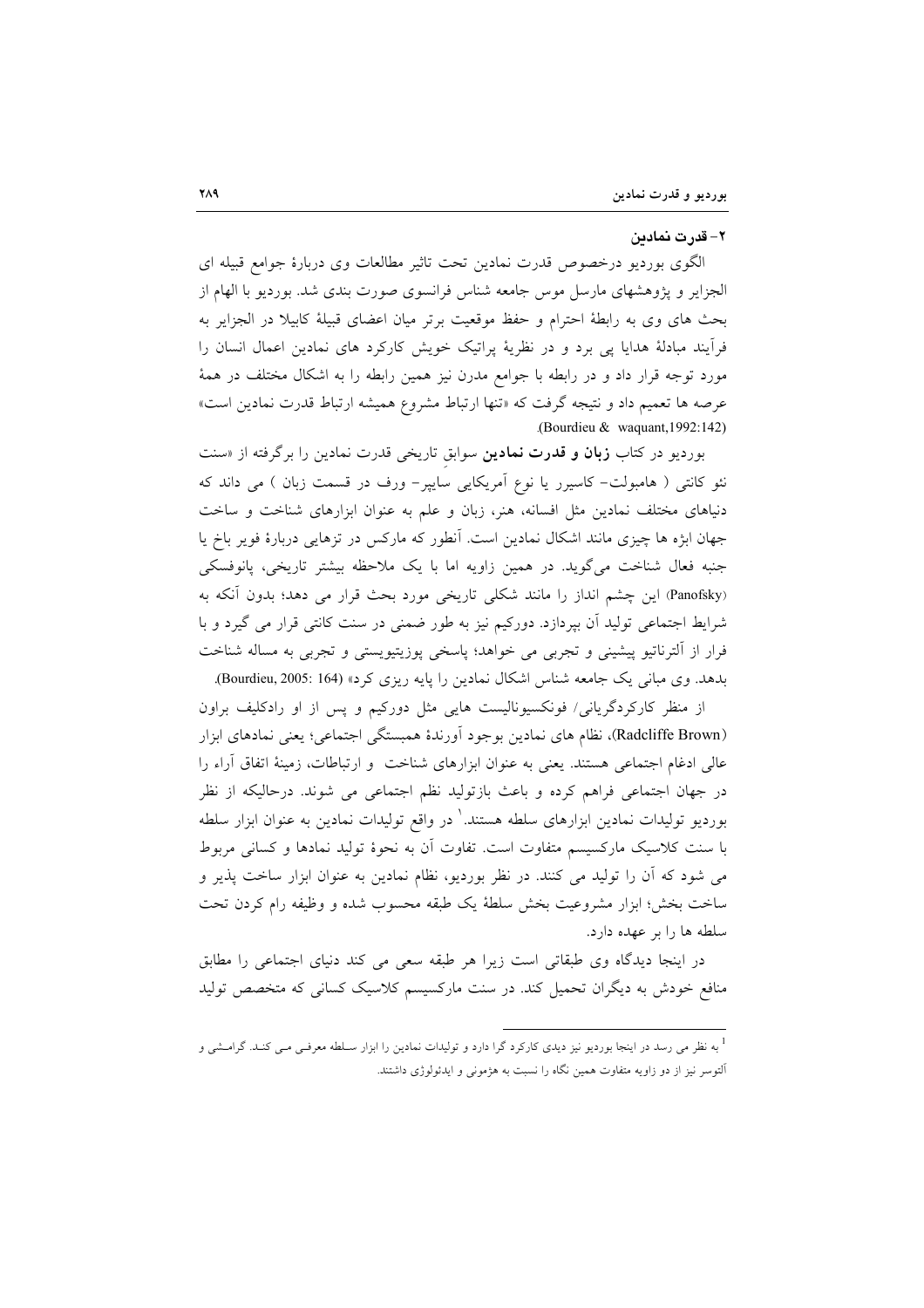نمادها هستند؛ آزادی عمل ندارند. بر اساس نظریهٔ بوردیو، سلطه گران در دنیای اجتماعی همیشه نگران سرمایه اختصاصی خود درون میدان هستند و حفظ موقعیت برتر در بالاترین سلسله مراتب اجتماعي از مهم ترين دغدغه هاي أنهاست (168-164 :Ibid).

بنابراین مبارزه و رقابت درون میدانها با وجود سرمایه ها و ویژگی های خصلتی افراد و گروه ها قابل تبیین است و میزان بهره مندی از سرمایه ها به شکل گیری شبکه نمادهای طبقات مسلط و تحت سلطه می انجامد. به همین سبب هر گروهی که از شبکهٔ نمادهای قدرتمندی برخوردار باشد از توان ایجاد سلطه برخوردار است. بنابراین اگر نمادهای ساخته شده بوسیله روشنفکران و هیات های تولید کنندهٔ نماد در اختیار افراد و گروه های حاشیه ای در میدان قدرت قرار گیرد؛ خطر سقوط و فروپاشی، نمادهای حاکم را تهدید می کند.

به طور کلّی قدرت نمادها از نظر بوردیو درون نظام نمادین نیست؛ بلکه در باور به مشروعیت این نمادها و کسانی که آن را بیان می کنند، تجلی می یابد و در رابطه با ساختار اجتماعی شکل می گیرد. در نتیجه کاربست نمادها در یک نظام نمادین حایز اهمیت است. نظامی که با تولید باورها و ایمان باعث سلطهٔ مستمر و مشروع گروه ها و افراد بر جامعه می شود و این سلطهٔ نمادین با مشروعیت پذیرفته شده، دیگر نیازی به جنبهٔ فیزیکی خشونت ندارد و تسلط خویش را در عرصه های مختلف به صورت نمادین تثبیت می سازد. ویژگی خاص نظام های نمادین به پژوهشگر کمک می کند که به دور از دیدگاه طبقاتی بوردیو به توصیف وقایع سیاسی درون این نظام ها بپردازد. از منظر وی بسیاری از کنشهای افراد درون میدان ها در ناخودآگاه عاملان وجود دارد و ساخت پذیر شده است و می تواند ساخت بخش هم شود.

بنابراین، نظام های نمادین سه وظیفه مرتبط به هم ولی متمایز را برعهده دارند: شناخت، ارتباط و تمایز اجتماعی نخست با توجه به سنت زبانی و نئوکانتی، نظام های نمادین به شکل ساختارهای ساختاربخش (Structuring Structuies) و به عنوان وسیله ای برای درک دنیای اجتماعی دیده می شود. در این معنا، الگوهای گوناگون دانش، اسطوره، هنر، مذهب و علم نمایانگر راههای مختلف برای فهم و درک دنیا است و ابزاری شناختی را به اجرا می گذارند. دوم، اینکه نظام های نمادین نیز ساختار هایی ساختار بخش هستند که منطق درونی آنان بوسیله تحلیل ساختاری سوسور در خصوص زبان و کلود لوی اشتراوس ( Claude Levi Strauss) درباره اسطوره توسعه يافته هستند و بايد درك شوند.

اين نظام ها به مانند نظام هاي ادراكي وظيفه انسجام اجتماعي و ارتباطي را به اجرا مي گذارند و به عنوان ابزارهای استیلا مورد استفاده قرار می گیرند. بنابراین، نظام های نمادین مشروعیت لازم را برای تسلط گروه های سلطه در جامعه فراهم می سازند تا جامعه به سادگی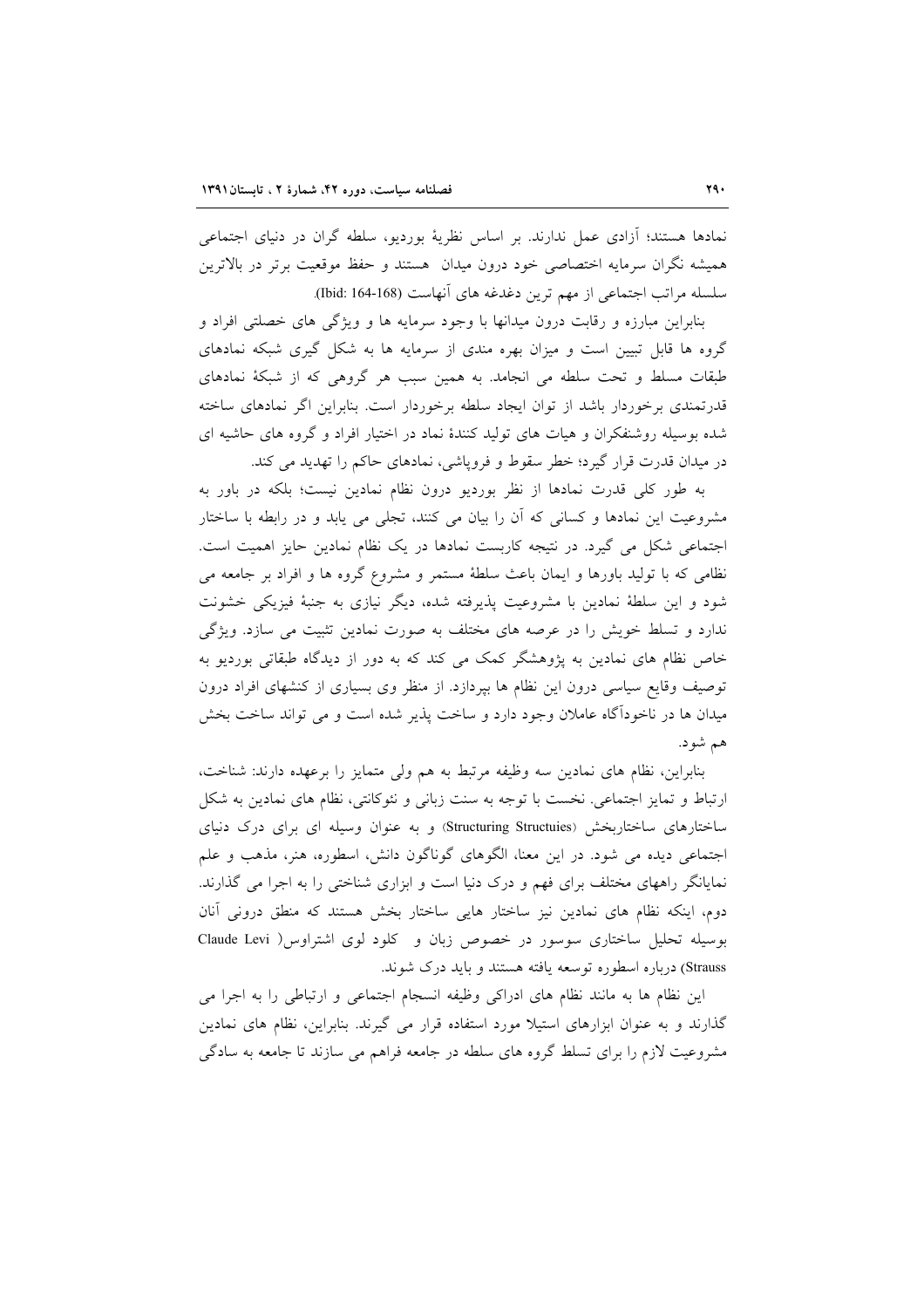به انقیاد آنان درآید. از نظر بوردیو تضادهای موجود در جامعه بدون آنکه مورد مخالفت قرار بگیرد از نظر مردم مشروع و طبیعی می باشد و وظیفهٔ این مشروعیت سازی بر عهده قدرتی است كه به شكل خشونت نمادين خود را تحكيم مي كند. بنابراين اين خشونت:

«خشونتی است که تحمیل کننده اطاعت هایی است که نه تنها به مانند اطاعت درک نمی شود؛ بلکه با اتکا بر انتظارات جمعی یا باورهای اجتماعی شده درک می شود. نظریهٔ خشونت نمادین شبیه نظریهٔ جادو بر یک نظریهٔ باور و یا بر یک نظریهٔ تولید باورها استوار است» .(Bourdieu, 1998:103)

براساس کارکرد این خشونت در همهٔ جوامع، نظم و منع اجتماعی بوسیله ساز و کارهای غیر مستقیم فرهنگی و نه با کنترل اجتماعی مستقیم و فیزیکی تولید می شود. خشونت نمادین به معنی تحمیل نظام های نمادها و معناها (فرهنگ) به گروه ها و طبقات است تا این نظام در جامعه، مشروع به نظر آیند. همه نظام های موجود تلاش می کنند که بدون نیاز به خشونت فیزیکی، مشروعیت نمادین خود را در جامعه مستحکم سازند و این مساله از زمان کودکی در آموزش و یرورش فرا نهادینه می شود (جنکینز ، ۱۳۸۵: ۱۶۲۳-۱۶۲).

بنابراین در بسیاری از ساختارهای میدان که عقیده در آن تولید و بازتولید می شود؛ خالقان قدرت و كلمات؛ مالكِ قدرتي نامرئي هستند كه مي توانند نظم اجتماعي را ابقا يا براندازند و سبب مشروعیتِ آنها شوند. این قدرت به عنوان قدرتی وابسته و تغییر شکل دهنده؛ به سختی قابل شناسایی و درک است و در نتیجه، تغییر شکل دهندهٔ مشروعیت اشکال دیگر قدرت نیز می باشد. (Bourdiue & waquant, 1992:169-170).

«جایی که قدرت در همه جا است ولی اَدمی نمی خواهد به چشم هایش زحمت دهد و ببیند که به گونه ای دیگر نیز می توان قدرت را دید. یک حلقه ای که مرکز آن همه جا هست و هيچ جا نيست بايد بدانيم چطور آنرا كشف كنيم. حداقل جايبي كه مي توان آنرا ديد، آنجايبي که بیشتر از هر جای دیگر نادیده گرفته شده و آن قدرت نمادین است. این قدرت نامرئی است كه فقط با همدستي كساني كه آنرا تحمل مي كنند و نمي خواهند بدانند و كساني كه آنرا اعمال مي كنند و نمي خواهند بدانند، اعمال مي شود» ( 164-163 :2005, Bourdiue).

شکل زیر جهتگرایی کلی اندیشه بوردیو را در خصوص رویکرد نظریهاش نشان می دهد: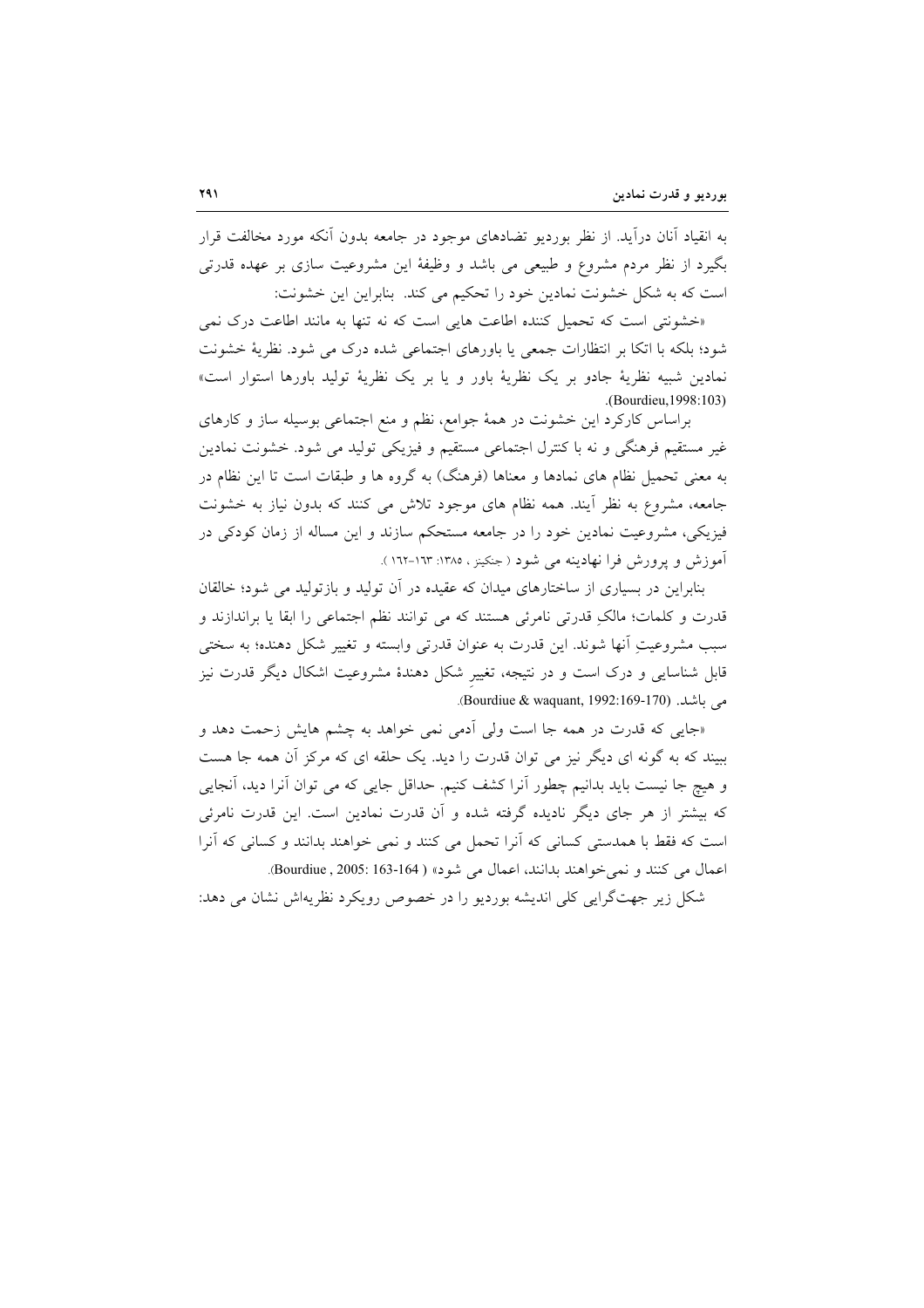

# نتيجه

به نظر ما بوردیو با ارایهٔ نظریهٔ قدرت نمادین و پراتیک بهترین منبع برای درک پویایی میدان های اجتماعی و سیاسی می باشد. او به واقع به خوبی توانسته رابطهٔ میان زبان، قدرت و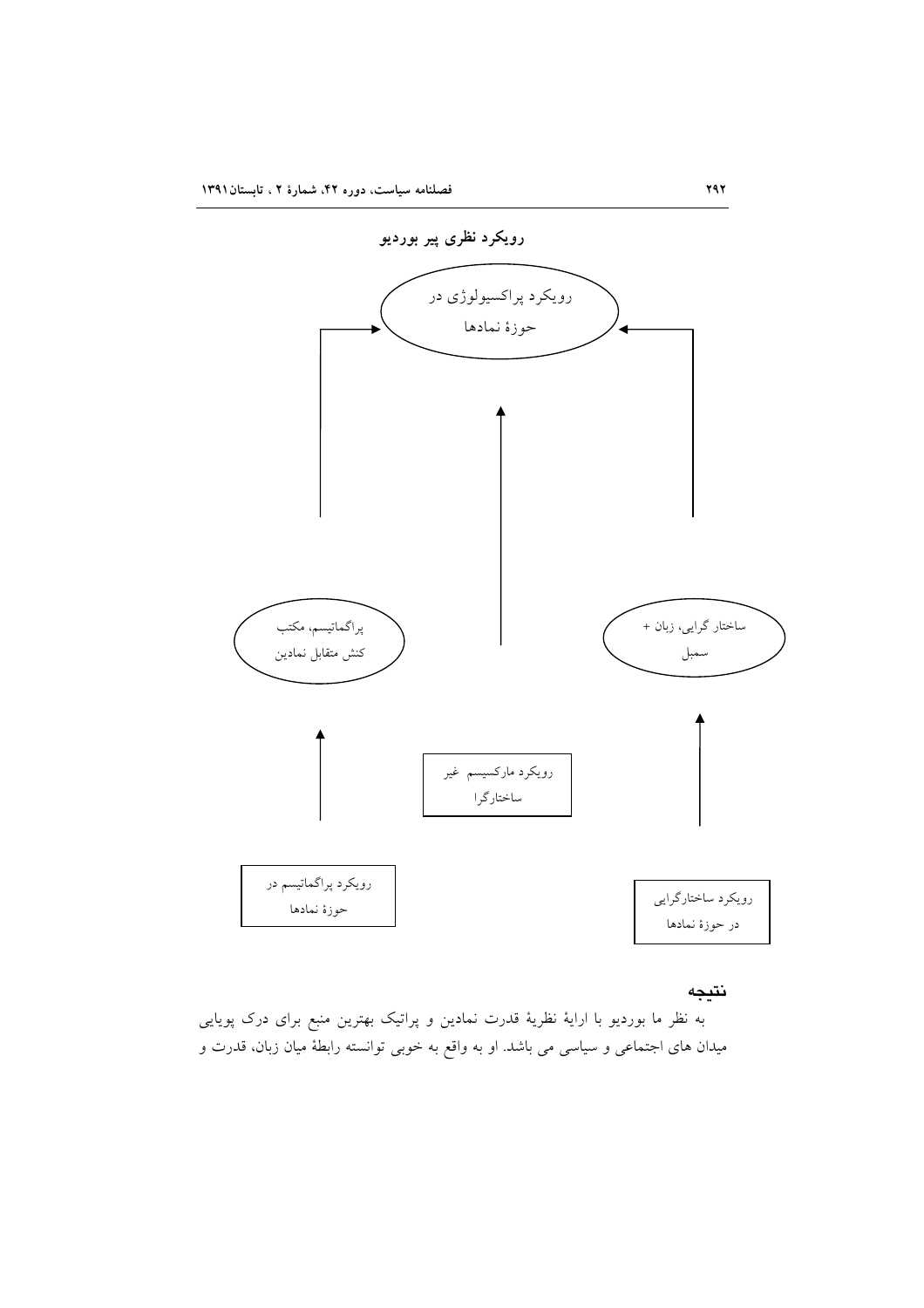سیاست را نشان دهد. وی هم چنین با نقد روشهای کلاسیک زبان شناسی در آرای سوسور و آستین و دیگران نشان داد که زبان نه تنها وسیلهای برای ارتباط است بلکه به عنوان ایزار سلطه و قدرت سبب تسلط سیاسی می شود. از این رو بازیگران سیاسی و اجتماعی با تملک سرمایههای فرهنگی، اجتماعی، اقتصادی و نمادین و بکارگیری زبان مشروع صاحب قدرت نمادین در میدانهای سیاسی و اجتماعی می شوند و عالی ترین مشروعیت را از آن خود مے کنند.

به طور کلی قدرت نمادین قدرتی است که درون میدان های هنری، ادبی، ورزشی و سیاسی وجود دارد و در روابط انسانها نهفته است و در زبان، چهره و سلایق تجلّی می پابد. افراد تحت تاثير اين قدرت حاضر هستند خود را فدا كنند و در واقع به تسخير اعمال كنندگان آن در می آیند. قدرتی که به تعبیر بوردیو در همه جاست و عموم آدمیان قادر به دیدن آن نستند.

### منابع و مآخذ:

### الف: فارسى:

- ۱. استونز ، راب. ۱۳۸۳. *متفکران بزرگ جامعه شناسی،* ترجمهٔ مهرداد میردامادی ، چاپ سوم ، تهران: مرکز .
	- ۲. پارکر. جان. ۱۳۸٦. *ساخت يابي،* ترجمهٔ حسين قاضيان، چاپ اول، تهران: ني.
	- ۳. جنکینز، ریچارد. ۱۳۸۵. *پی بر بوردیو*، ترجمه لیلا جوافشان<sub>ی</sub> و حسین چاوشیان، چاپ اول، تهران: نی.
- ٤. ریتزر، جورج. ١٣٨٦. *نظریه جامعه شناسی در دوران معاصر*، ترجمهٔ محسن ثلاثی، چاپ دوازدهم، تهران: علمی.
	- ۰. فكوهى، ناصر ۱۳۸۸. www.anthropology.ir
	- ٦. لش، اسکات. ١٣٨٤.ج*امعه شناسی پست مدرنیسم*، ترجمه حسن چاوشیان، چاپ دوم، تهران: مرکز.
- ٧. نقيب زاده، احمد ١٣٨٥. «چه عوامل درتوسعه علوم سياسي و روابط بين الملل موثر افتاد»، <mark>سي*است،* ش</mark>ماره ٧١، (بهار).

### ب.خارجي:

- 1. Berg, Axel van den &Thoms Janoski.2005.Conflict Theories in Political Sociology. in The hand book of political sociology, Edited by Robert Alford. Alexander Hicks and Mildred A. Schwartz, London: Cambridge University press.
- 2. Bourdieu, Pirrre. http://en.wikipedia.org
- -.1990. Outline of a Theory Of Practice, editor Richard Nice, University Press,  $\mathcal{E}$ Cambridge.
- . 1998. *practical reason*, London: polity press  $4<sup>1</sup>$
- $5<sub>1</sub>$ -.2005.language and symbolic Power, translateded by gino Raymond and matthew Adamson, London: polity press.
- 6. Bourdiue, pierre & walquant, loicj.d. 1992. An invitation to reflexive sociology, the university of Chicago press
- 7. Snook Ivan. 1990. "Language, Truth and Power: Bourdieu's Ministerium", in An Introduction to the Work of Pierre Bourdieu. (The Practice of Theory), Edited by Richard Harker, Cheleen Mahar, Chris Wilkes, m, New York: martine's press.
- 8. Swarts, David. 1997. culture and power (the sociology of pierre bourdieu), The university of Chicago press.